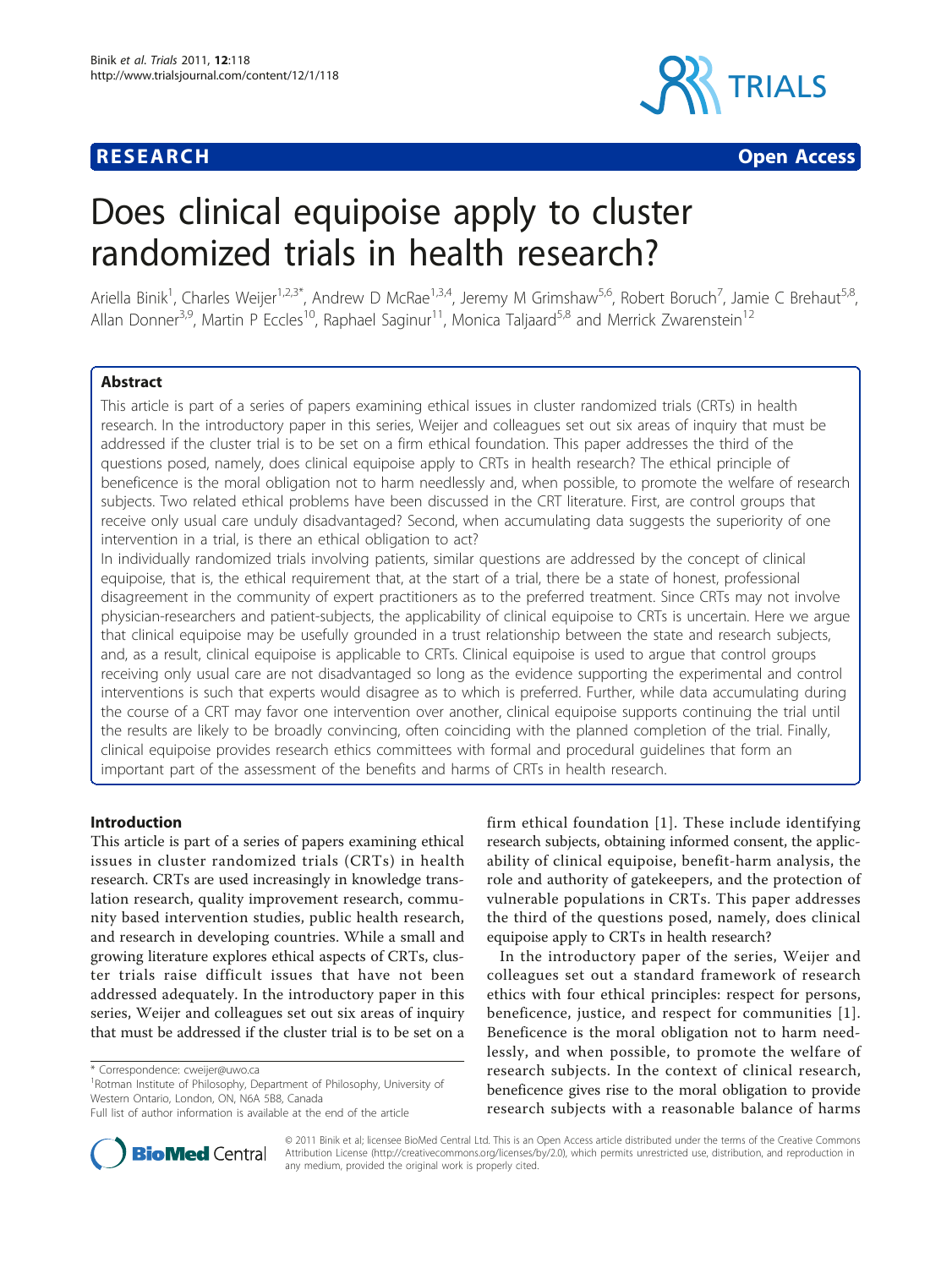and benefits. Establishing what constitutes a reasonable balance of harms and benefits is one of the central challenges in research ethics oversight [[2](#page-9-0)].

Evaluating the balance of harms and benefits raises unique concerns for CRTs, which randomize groups or intact social units rather than individual subjects. In individually randomized controlled trials (RCTs), an acceptable balance of harms and benefits relies, in part, on the existence of clinical equipoise. Clinical equipoise refers to a state of honest, professional disagreement among the community of experts about the preferred treatment [\[3](#page-9-0)]. While clinical equipoise is central to the evaluation of harms and benefits in RCTs, its application to CRTs is uncertain and requires specification. In the following, we argue that clinical equipoise can be applied to the resolution of ethical tensions in the assessment of harms and benefits in CRTs.

We begin by identifying the central challenge in applying clinical equipoise to CRTs. Clinical equipoise is commonly understood as an ethical requirement emerging from the trust relationship between physician-researchers and patient-subjects. As such, the moral requirement for clinical equipoise presupposes the existence of a relationship between a physician-researcher and a patient-subject. Unlike RCTs, CRTs often do not involve relationships between physician-researchers and patient-subjects. In CRTs, the units of randomization may be schools, communities, or physician practices. As a result, clinical equipoise is not obviously applicable to CRTs.

To resolve this problem, we identify a trust relationship between the state and research subjects, in addition to the widely recognized trust relationship between a physician-researcher and the patient-subject. Recognizing clinical equipoise as emerging from the relationship between the state and research subjects situates clinical equipoise in a framework which can be applied to harm-benefit assessments in CRTs.

Our analysis proceeds in the following six steps. First, we identify difficulties associated with the evaluation of harms and benefits in CRTs and explore their similarity to ethical problems arising in RCTs. Second, we consider the role of clinical equipoise in resolving tensions associated with harm-benefit assessments in RCTs. Third, we elucidate the difficulties associated with applying clinical equipoise to CRTs. Fourth, we critically analyze the solutions proposed for resolving ethical tensions in CRTs. Fifth, we argue that recognizing a trust relationship between the state and research subjects provides a framework in which clinical equipoise can be applied to CRTs. In the sixth and final section, we explore the implications of implementing clinical equipoise as a moral requirement for CRTs with reference to an example CRT.

# Harm-benefit assessments in CRTs and RCTs Harm-benefit assessments in CRTs

A widely recognized ethical principle requires that all research offer participants a reasonable balance of harms and benefits [\[4](#page-9-0)]. This moral requirement aims to ensure that subjects will not be disadvantaged by their random intervention assignment. While most agree that subjects should not be disadvantaged by their random intervention assignment, implementing this requirement raises difficult ethical questions. For example, how should harms and benefits be calculated? What constitutes an acceptable balance of harms and benefits? What benefits, if any, are owed to control group subjects? Are there criteria for reviewing the acceptability of harm-benefit assessments?

Currently, the intricacies of harm-benefit assessments receive little attention in the literature on CRTs [[5\]](#page-9-0). Most commentators overlook these difficulties and those who raise problems with harm-benefit assessments do not provide principled resolutions. Furthermore, commentators have not adequately addressed whether difficulties in harm-benefit assessments are unique to CRTs or akin to those encountered in RCTs. In the following section, we identify the concerns associated with harm-benefit assessments raised in the CRT literature and consider whether these are unique to CRTs or represent broader ethical concerns for clinical research involving human subjects.

Two ethical problems associated with harm-benefit assessments have been discussed in the CRT literature. The first ethical concern addresses the morally appropriate treatment of subjects in the control group of CRTs. Commentators argue that exposing subjects in a control group to an intervention hypothesized to be inferior or to no intervention at all may violate the ethical requirements of beneficence [\[6,8\]](#page-10-0). Klar and Donner argue that the considerable effort involved in participating in a CRT should not be left uncompensated [[8\]](#page-10-0). More specifically, the ethical requirement to provide subjects with a reasonable balance of harms and benefits may not be fulfilled in CRTs in which control group subjects typically "receive only usual care" [[8\]](#page-10-0). Similarly, Glanz and colleagues argue that control group subjects "may be burdened disproportionately by data collection requirements without receiving the benefit of services or resources" [\[6](#page-10-0)]. In other words, these authors raise concerns that the risks of participating in the control group of a CRT, which receives either no intervention or an intervention hypothesized to be inferior, may not stand in reasonable relation to the potential benefits of participation [\[6\]](#page-10-0).

The second ethical concern arises from the preliminary results of a CRT, revealed during interim analysis [[6](#page-10-0),[7,9](#page-10-0)]. While a trial is underway, the accumulation of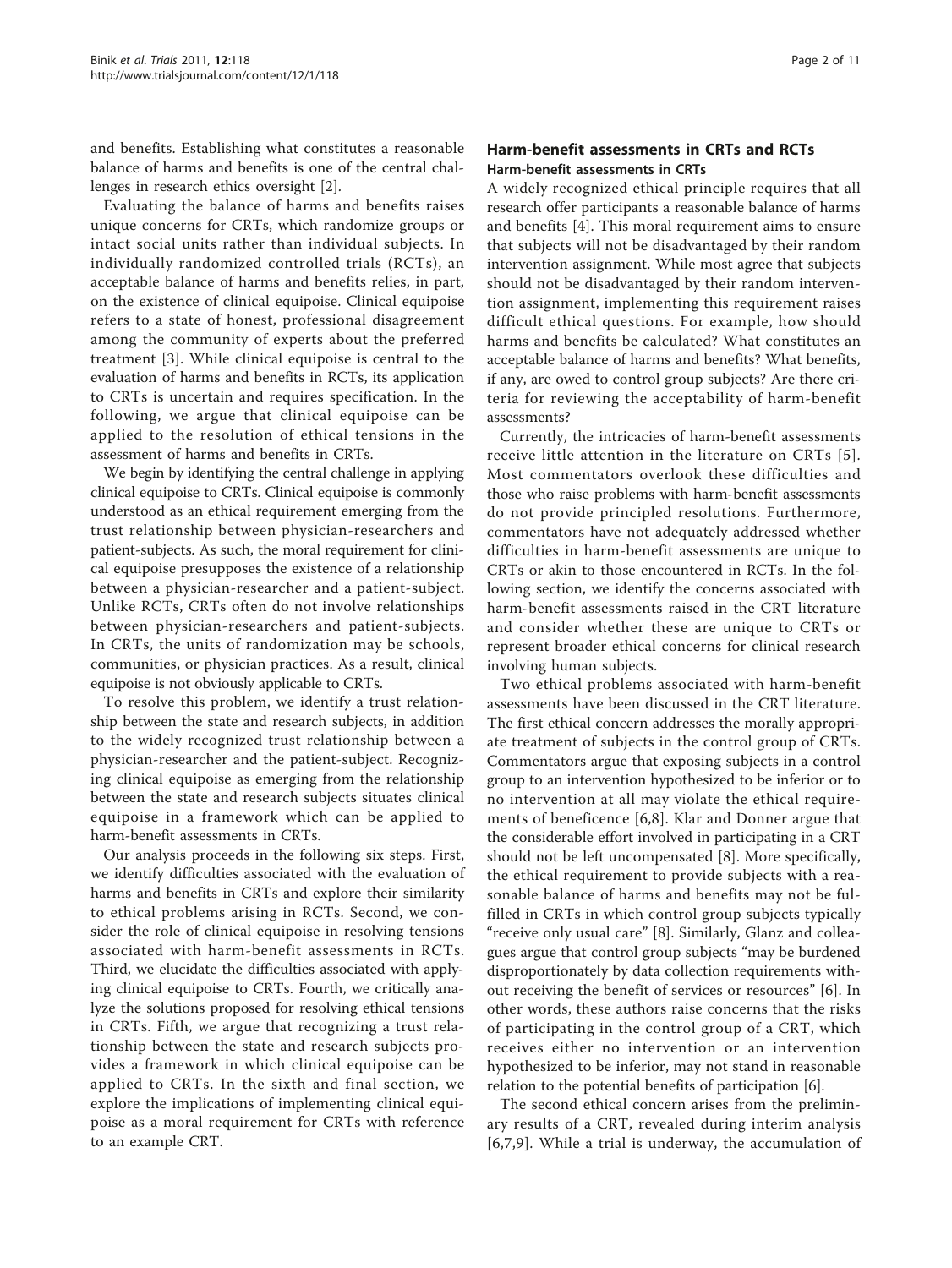data often suggests the superiority of one intervention over another. Commentators on the ethics of CRTs are concerned about the obligations of researchers when faced with these interim results. Glanz and colleagues argue that there is an ethical obligation to act on interim findings. Interim analyses can bring to light unforeseen and serious adverse effects or indicate that one arm of the trial is superior. In the former case, it would be unethical to continue the trial without modification to the intervention and in the latter case, the preferable treatment should be offered to all groups or individuals participating in the trial [[6\]](#page-10-0). Another commentator claims that the decision to terminate a trial early based on interim findings is particularly complicated in CRTs because the statistical inefficiency of the cluster design complicates judgments about when sufficient evidence exists to ascertain trial benefits or harms [[7\]](#page-10-0).

# Similar concerns in RCTs

The commentators raise important concerns associated with harm-benefit assessments. A brief examination of the early literature on the ethics of individually randomized controlled trials reveals that the ethical concerns described above are not unique to CRTs. Parallel ethical concerns have been addressed with respect to RCTs.

For example, Ware (1989) raises concerns about the ethical obligations of physician-researchers to subjects when accumulating evidence suggests the superiority of the experimental intervention. He argues that even though evidence for the efficacy of extracorporeal membrane oxygenation (ECMO), an experimental intervention for the treatment of persistent pulmonary hypertension in newborns, would have been stronger in a trial involving concurrent control groups, ethical concerns led him to select an adaptive randomization design [[10\]](#page-10-0). Ware's concern that "continuing to randomize infants when accumulating evidence strongly suggested the superiority of one treatment" unduly deprives subjects of potential beneficial experimental interventions [\[10](#page-10-0)] is mirrored in the commentary on ethical problems in CRTs.

Similarly, Shaw and Chalmers (1970) raise ethical concerns about the data accumulation problem akin to those raised in the CRT literature. They argue that physicianresearchers can offer patients trial enrollment only when they are uncertain about the merits of one intervention over another. However, this uncertainty is often disturbed before a trial can be undertaken [[11\]](#page-10-0). Clinical trials are developed to investigate the success of treatments which show promise in pilot trials; however, successful preliminary results worth testing in clinical trials seem to disturb an investigator's uncertainty before potential subjects could be approached for enrollment. In other words, the accumulated data from pilot trials

provide physician-researchers with good reason to believe in the success of the new intervention [[11\]](#page-10-0). As a result, a physician-researcher is ethically required to provide patients with the superior treatment.

Furthermore, the data accumulating during a trial raise ethical concerns. During the course of a trial, the accumulating data often show a tendency for one intervention to be more successful than another. These data may provide a physician-researcher with reason to believe in the superiority of one treatment. However, knowing about the superior treatment makes it impossible for the trial to proceed ethically [[11](#page-10-0)]. As a result, ethical concerns seem to suggest that randomization must stop before a trial has run to completion [\[11](#page-10-0)]. In short, the ethical difficulties raised by harm-benefit assessments in CRTs are reflected in the early literature on the ethics of RCTs.

# Moral solution in RCTs: clinical equipoise

Given the similarity between the ethical problems raised by harm-benefit assessments in RCTs and CRTs, we look to the literature addressing the ethics of RCTs to inform our analysis of harm-benefit assessments in CRTs. The ethical problems raised in the early literature on RCTs are addressed by Freedman's notion of clinical equipoise. Clinical equipoise exists when there is a state of honest, professional disagreement in the community of expert practitioners as to the preferred treatment [[3\]](#page-9-0). In other words, the ethical permissibility of comparing interventions in RCTs depends on disagreement among expert practitioners about the relative merits of the treatment alternatives. The existence of a state of clinical equipoise is a necessary ethical condition for the commencement of a trial.

Clinical equipoise is a necessary condition for the ethical justification of an RCT; however, it is not a sufficient condition. Clinical equipoise describes the conditions under which a research ethics committee can approve a trial but it does not fully explain a physician-researcher's duty of care to patients who have been identified, approached, asked for participation or enrolled in a trial. A physician-researcher's duty of care to patients also relies on a clinical judgment principle, which provides additional protections for patients involved in research [[12\]](#page-10-0). According to the clinical judgment principle, a physician-researcher may not offer a patient enrollment or continued participation in a trial when the physician judges that it would be medically irresponsible to do so, and the evidence for this judgment is likely to be convincing to colleagues [[12](#page-10-0)].

The clinical judgment principle requires physicianresearchers to continue to exercise their professional judgment about particular patients. Consequently, it mitigates the concern that clinical equipoise seems to permit a physician-researcher to randomize a patient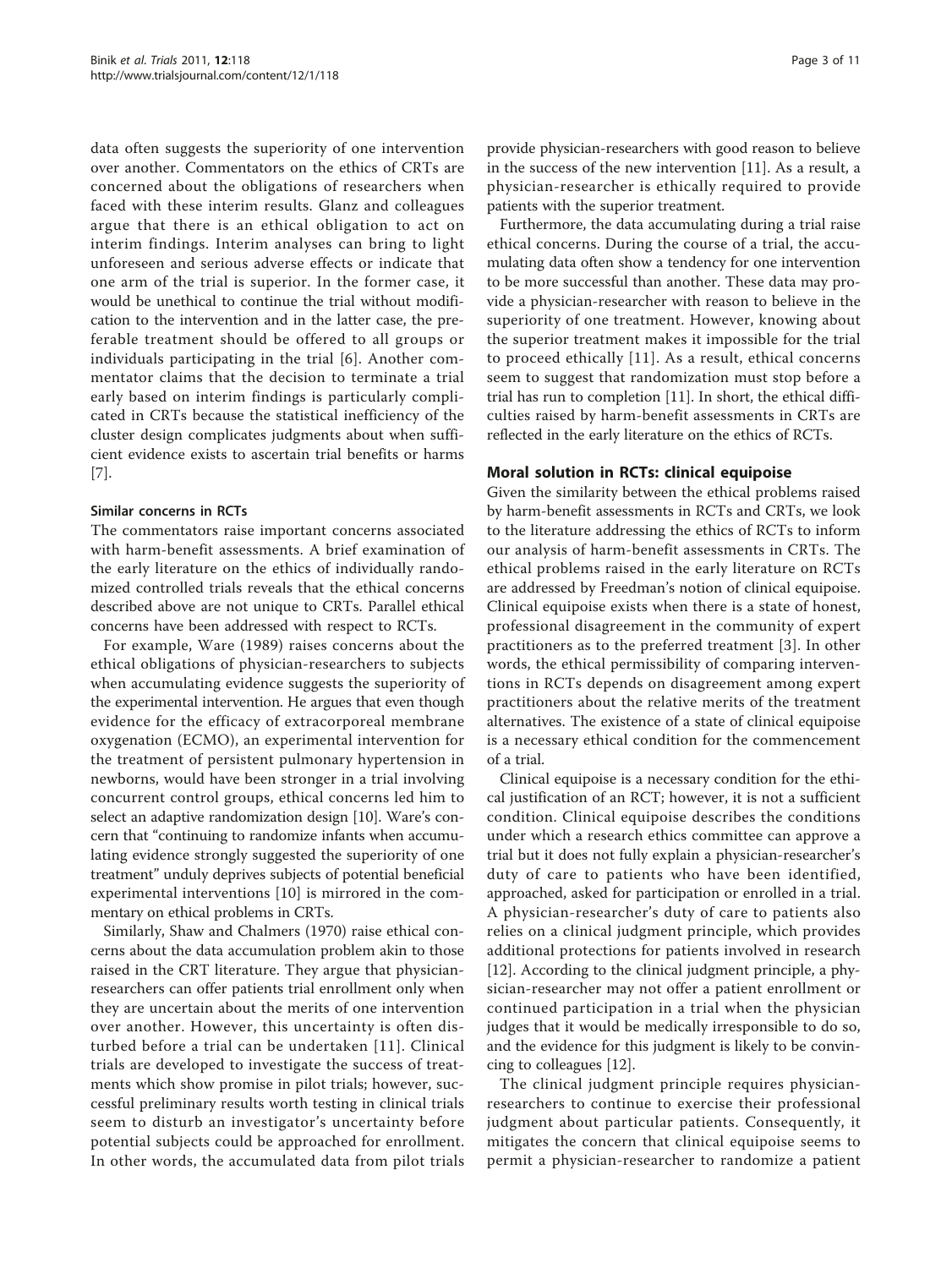even when this may conflict with his or her professional judgment. Thus, the ethical justification of a trial relies on both the existence of a state of clinical equipoise and physician decision making in accordance with the clinical judgment principle. Clinical equipoise provides the moral guidance for an ethics committee and the clinical judgment principle guides physician-researchers in their decisions regarding the enrollment and continuation of particular patients in research.

Clinical equipoise is one of the most fundamental and widely cited concepts in research ethics. The central importance of clinical equipoise can be seen in its prominent appearance in the research ethics literature and in policies and guidelines governing the protection of human subjects in research [[12\]](#page-10-0). For example, the U.S. National Bioethics Advisory Commission's recommendations for reform of federal regulations prescribing standards for institutional review boards (IRBs) recommends the use of clinical equipoise as a central concept in harm-benefit assessments [[12](#page-10-0),[13\]](#page-10-0). In addition, clinical equipoise is centrally involved in controversial debates. For example, both critics and proponents of the use of placebos in HIV research in developing countries cite clinical equipoise as a moral requirement [[14](#page-10-0),[15\]](#page-10-0). The requirement for clinical equipoise has become widely accepted as the moral justification for random treatment assignment in RCTs [[12\]](#page-10-0).

Clinical equipoise is widely endorsed and applied in the justification of RCTs; however, it has also been the center of controversy in the research ethics literature. Commentators disagree as to whether the concept of clinical equipoise is useful for the ethical justification of a trial, and they differ as to whose uncertainty ought to define the state of equipoise. Franklin Miller and Howard Brody reject the utility of clinical equipoise. They argue that clinical research and clinical practice have fundamentally different goals and that the rules governing each should not overlap [[16\]](#page-10-0). On this understanding of clinical research, there is no fiduciary relationship between a physicianresearcher and a patient-subject. Miller and Brody conclude that clinical equipoise–which is rooted in the duty of care a physician-researcher owes to a patient-subject– confuses the ethics of clinical practice with clinical research; it is unnecessary and should be abandoned [\[16](#page-10-0)].

Paul Miller and Charles Weijer have responded to Miller and Brody's argument by pointing out that many norms–such as the prohibition of murder and fraud– apply across diverse activities [\[17](#page-10-0)]. Further, denying that physicians have obligations to patients during research requires a difficult and undesirable kind of moral dissociation for physicians; they must ignore their professional obligations to their patients during research [\[17](#page-10-0)]. Moreover, Miller and Weijer have articulated a moral and legal foundation for the existence of a fiduciary relationship–and corresponding duty of care–between physician-researchers and patient-subjects [[17,18](#page-10-0)].

Another group of scholars endorses clinical equipoise but offers diverse interpretations about its meaning. Within this group, some commentators interpret equipoise as an evidentiary standard while others interpret equipoise as uncertainty. The latter group, as elucidated by Djulbegovic, understands equipoise as existing at multiple levels [[19\]](#page-10-0). For example, equipoise may exist at the level of subjects [[20\]](#page-10-0), physicians [\[21](#page-10-0)] or the community [[22,23\]](#page-10-0). These different levels of equipoise may motivate different questions concerning the ethical justification of research [\[19\]](#page-10-0). However, in the current paper, clinical equipoise is understood as an evidentiary standard that provides guidance to research ethics committees. A critical exchange concerning the merits of different interpretations of clinical equipoise can be found elsewhere in the research ethics literature [\[24\]](#page-10-0).

Clinical equipoise helps to resolve the ethical tensions raised by harm-benefit assessments in RCTs by providing a principled justification for the ethical permissibility of a trial. More specifically, it provides research ethics committees and researchers with procedural and substantive guidelines for their decision-making processes. Procedurally, a research ethics committee determines whether clinical equipoise obtains by analyzing the study protocol and justification, reviewing relevant literature, and, if necessary, by consulting with independent clinical experts [\[2](#page-9-0)]. Moreover, meeting the moral requirement of clinical equipoise requires that research ethics committees determine whether there is sufficient warrant to expose people to an experimental intervention and whether the proposed trial exposes subjects in the control arm to the risk of substandard intervention. The moral requirement for clinical equipoise is met if the research ethics committee finds that the evidence supporting the various treatment options is sufficient that, were it widely known, expert practitioners would disagree about the preferred treatment [[2\]](#page-9-0).

Clinical equipoise helps to resolve many of the ethical problems raised by RCTs. For example, it provides a procedure for establishing whether Ware's concern that a trial with a control group would unduly deprive control group subjects of the benefits of an experimental treatment is justified. More specifically, if a research ethics committee establishes that other expert practitioners have good grounds to believe that standard treatment is preferable to the experimental treatment, then control subjects would not be unduly disadvantaged in being deprived of the experimental intervention. In other words, control and intervention groups would both receive competent medical care.

Similarly, clinical equipoise provides a solution to Shaw and Chalmers' data accumulation problem [[11](#page-10-0)].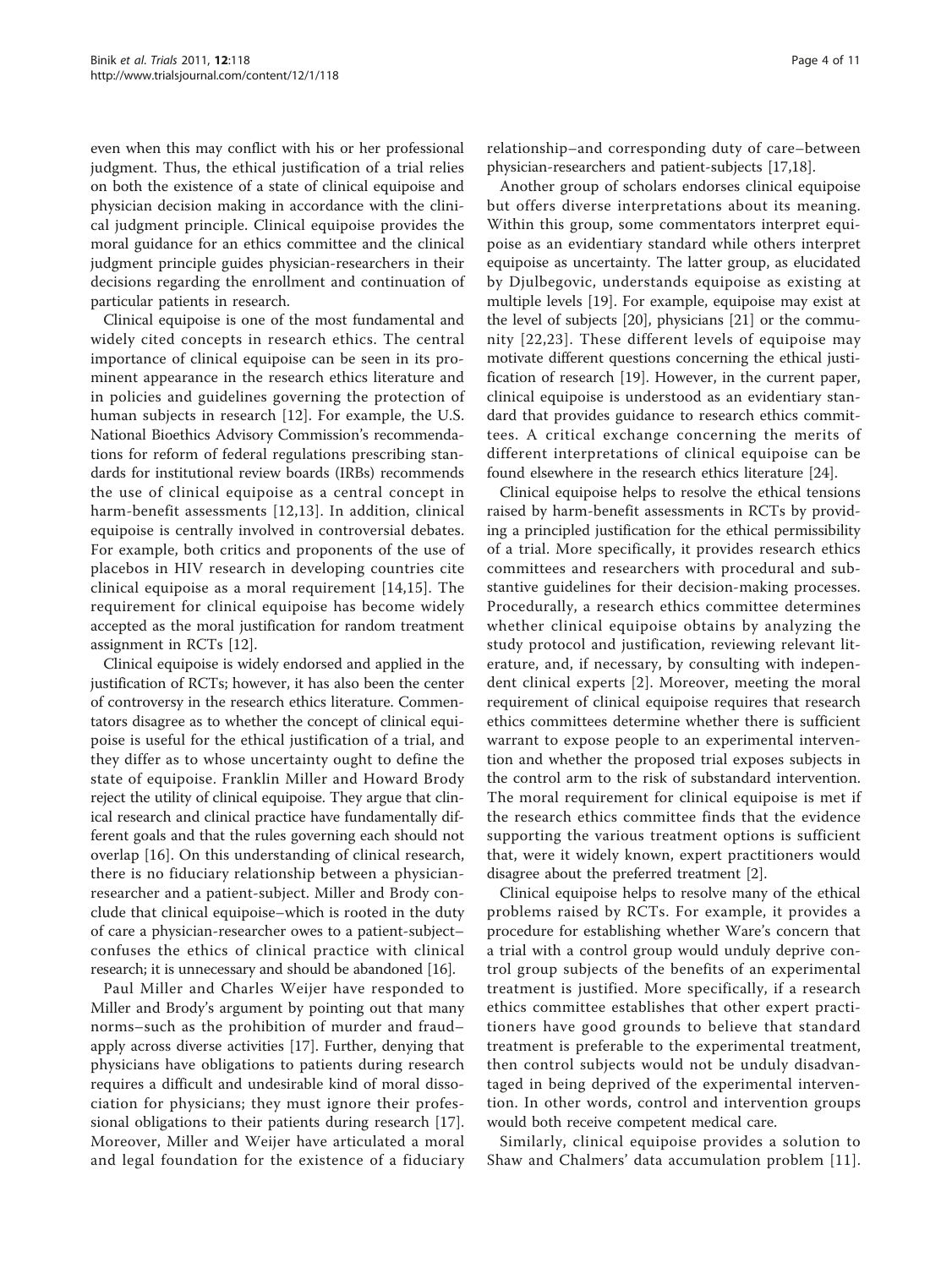While data accumulating prior to and during the course of a trial may seem to favor one treatment over another, clinical equipoise persists until the results are powerful enough to influence the judgment of the community of experts. Once the accumulating data are sufficient to disturb equipoise, the trial should be stopped. This type of evidence is most often generated at the end of a trial. It is widely recognized that decisions for early termination of a trial based on interim results are complicated [[25\]](#page-10-0). Trends favoring one intervention over another often emerge early in a trial only to disappear later in the trial. As a result, overreacting to emerging or nonemerging trends in interim outcomes can result in incorrect conclusions [[25](#page-10-0)].

Consequently, when accumulating evidence suggests the superiority of one intervention, it may be ethically permissible to continue a trial to completion given that the evidence necessary to disturb equipoise is most often generated only at the end of a trial. Finally, meeting the requirement of clinical equipoise ensures that all arms of a trial are consistent with competent medical care, defined as practices accepted by the community of medical experts [\[17\]](#page-10-0).

# Does clinical equipoise apply to CRTs?

Freedman's clinical equipoise helps to resolve the ethical tensions associated with harm-benefit assessments and provides a principled ethical foundation for the permissibility of RCTs. As a result, a concept like clinical equipoise could help to resolve the similar ethical concerns in CRTs. However, it is not clear that clinical equipoise can be applied to CRTs. In the following section, we explore the challenges in applying clinical equipoise to CRTs.

The central challenge in applying clinical equipoise to CRTs stems from the origins of clinical equipoise in the duty of care a physician-researcher owes to all patient-subjects. Clinical equipoise is commonly understood as emerging from the relationship between a physician-researcher and a patient-subject [[17](#page-10-0)]. On this understanding, clinical equipoise presupposes and requires the existence of relationships between physician-researchers and patient-subjects. Unlike RCTs, CRTs often involve no such relationships and as such, clinical equipoise is not obviously applicable as a moral requirement for CRTs.

A brief discussion of the nature of the relationship between physician-researchers and patient-subjects will help to elucidate why clinical equipoise is commonly thought to emerge only from the relationship between a physician-researcher and a patient-subject.

The relationship between physician-researchers and patient-subjects is best understood as a fiduciary relationship [[18,26](#page-10-0),[27\]](#page-10-0). Fiduciary relationships are a distinctive type of trust relationship characterized by inequality [\[18](#page-10-0)]. In these relationships, one party (the beneficiary) lacks

the abilities necessary to effectively protect and promote his or her own interests and consequently entrusts a more powerful party (the fiduciary) with discretionary power over the beneficiary's practical interests [\[12](#page-10-0)]. As a result of this entrustment, the beneficiary becomes dependent on the judgment and care of the fiduciary. The beneficiary's authorization of power and subsequent vulnerability gives rise to a set of obligations on the part of the fiduciary. The fiduciary must protect and promote the interests of the beneficiary [[12\]](#page-10-0). In short, a fiduciary relationship can be understood as a trust relationship in which one party authorizes another with discretionary powers to act in the other's best interests.

The relationship between a physician-researcher and a patient-subject demonstrates the characteristics of a fiduciary relationship [[18\]](#page-10-0). Patient-subjects lack medical knowledge and prescribing powers; as such, they do not possess the requisite knowledge and ability to ensure that they receive competent medical care [[18](#page-10-0)]. To receive competent medical care, they entrust a fiduciary with more medical knowledge (in this case, the physicianresearcher) with discretionary power over their medical interests. This entrustment makes the patient-subject vulnerable and dependent on the judgment and discretion of the physician-researcher. For example, a patientsubject's ability to receive competent medical care while participating in a trial is contingent on a physicianresearcher's judgment regarding protocol development, treatment administration, and withdrawal from a study. By consenting to participate in a study, a patient-subject entrusts his or her practical interests to the discretionary power of a physician-researcher and trusts that the physician-researcher will protect and promote these interests to the greatest extent possible within the confines of the research design [[18\]](#page-10-0). As a result of this entrustment, a physician-researcher incurs obligations to the patientsubject, including a duty of care.

The origins of clinical equipoise as an obligation emerging from the relationship between a physician-researcher and a patient-subject interfere with its application to the resolution of tensions associated with harm-benefit assessments in CRTs. A physician-researcher's obligation to ensure that clinical equipoise obtains is derived from the duty of care to patient-subjects. As such, clinical equipoise presupposes the existence of a relationship between a physician-researcher and a patient-subject. Unlike RCTs, CRTs may not involve relationships between physicianresearchers and patient-subjects. In CRTs, the units of randomization are often clinics, schools, hospitals, communities, or physician practices rather than individuals suffering from particular conditions or disorders.

Furthermore, CRT interventions are often targeted at health care providers rather than patients and may have only an indirect impact on patient care. In such instances,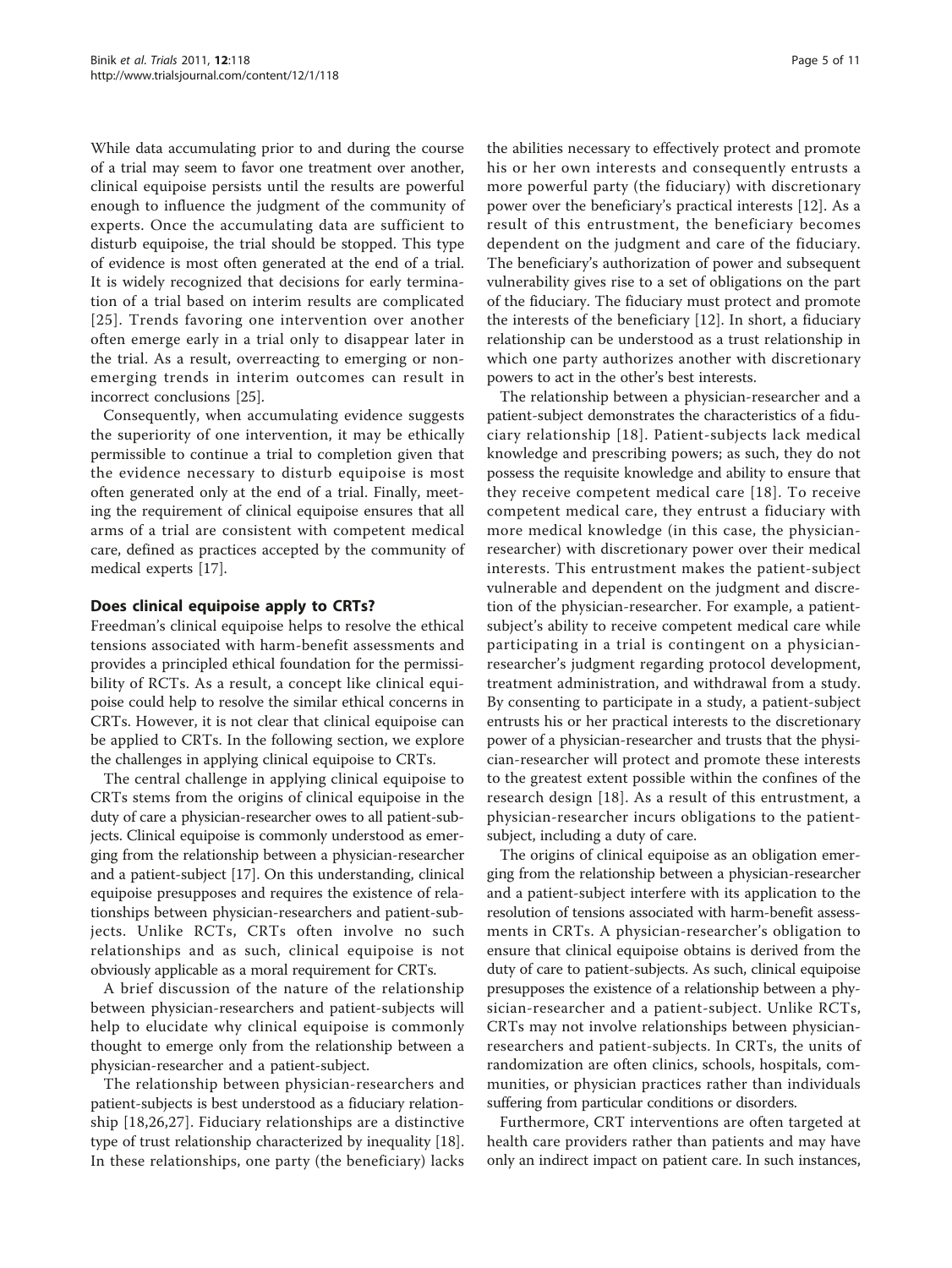the research subjects are the health care providers [\[28](#page-10-0)]. It is not clear whether the patients of health care providers participating in a CRT need necessarily be considered research subjects. In the above mentioned cases, there is no obvious fiduciary relationship between the physicianresearcher and the patient-subject. Consequently, clinical equipoise, which is rooted in the obligations of physicianresearchers to individual patient-subjects, is not obviously applicable to CRTs.

# Solutions in the CRT literature

If clinical equipoise is not applicable to CRTs, then what criteria can be used to ensure that groups and individuals are exposed to benefits and harms that stand in reasonable relation while participating in CRTs? Several solutions have been proposed to resolve the ethical tensions arising in CRTs; however, these proposals seem lacking.

To recall, the central ethical problems associated with harm-benefit assessments raised in the CRT literature include the morally appropriate treatment of subjects in the control group of CRTs, and the data accumulation problem. Commentators have proposed three broad solutions to these problems. With respect to concerns about the treatment of control group subjects, commentators have argued that the ethical treatment of control group subjects requires that they be provided with a minimal amount of the experimental intervention and that delayed implementation of the experimental intervention can resolve ethical concerns about undue deprivation of experimental interventions. With respect to the data accumulation problem, commentators have argued that early stopping rules in CRTs can help to resolve ethical concerns about data favoring the experimental treatment generated during a trial. We proceed by critically analyzing these solutions before providing our own.

The first solution proposes to redress injustices created by withholding the experimental intervention from control group subjects by providing control groups with a "minimal level of intervention" [\[6](#page-10-0),[8\]](#page-10-0). According to Glanz and colleagues, "the use of a minimal intervention such as an educational brochure may provide an acceptable level of benefit"[[6\]](#page-10-0).

It is not clear that providing a minimal level of benefit to control group subjects can help to ensure the ethical requirement for a reasonable balance of harms and benefits. The authors provide an example of an educational brochure; however, they neglect to provide a definition for a "minimal level of benefit". As such, it is difficult to infer what types of interventions would be sufficient to ensure an ethically appropriate balance of harms and benefits in other CRTs. Furthermore, no argument is provided for why a minimal level of benefit is the appropriate amount. Without a principled argument, it is difficult to understand why this solution results in an ethically appropriate balance between harms and benefits.

The second solution proposes that innovative trial designs in which all subjects eventually receive the experimental intervention can provide subjects in CRTs with a reasonable balance of harms and benefits. Commentators claim that harm-benefit ratios are reasonable if the control group receives the experimental intervention during a later phase or at the conclusion of a trial [[6,8](#page-10-0)]. Similarly, commentators have suggested that ethical concerns about the treatment of subjects in the control group can be resolved by using a stepped wedge design, in which an intervention is provided sequentially to individual subjects or clusters over a number of time periods [[29\]](#page-10-0).

These proposals share the common premise that the ethical requirement to balance harms and benefits of participation is met as long as research subjects are provided with the experimental agent at some point during the trial or after its completion. However, a delayed implementation design strategy raises both practical and conceptual difficulties. Practically, it may not be possible to implement the experimental intervention at a later point in a trial. If the cluster population is dynamic, as in an intensive care unit, some patient-subjects may never have the opportunity to receive the experimental intervention.

In addition, delayed implementation of an intervention does not resolve conceptual difficulties. If it is morally impermissible to deprive subjects of an experimental intervention, then it is not clear why delaying implementation of that intervention becomes morally permissible. We are unaware of any ethical argument or principle justifying the moral permissibility of temporarily depriving patient-subjects of treatments until a subsequent point during or after the trial and no such argument is proffered by the above authors. As a result, the success of solutions involving a delayed implementation design relies on the development of a principled argument explaining why the provision of delayed treatment offers subjects a reasonable balance of harms and benefits.

The third solution proposed in the CRT literature attempts to resolve the data accumulation problem by implementing early stopping rules in CRTs. While RCTs are underway, it is common for a data monitoring committee (an independent committee of experts) to safeguard the interests of participants [[30](#page-10-0)]. Traditionally, standard interim tools were not used in CRTs. Commentators argued that the unique structure of CRTs inhibits the use of interim tools, that interventions studied in CRTs are benign, and interim tools are consequently unnecessary [\[30](#page-10-0)]. However, trial monitoring and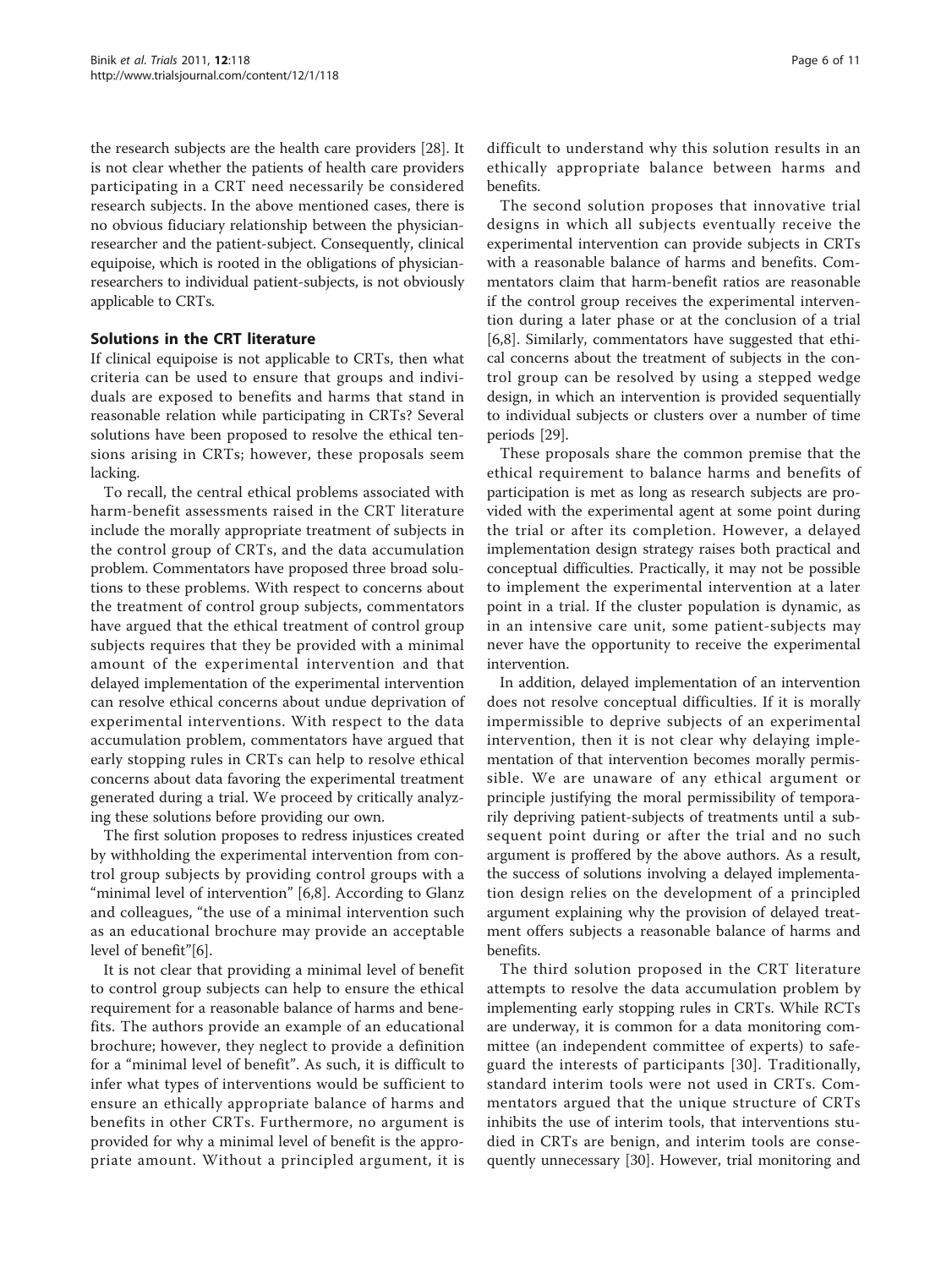interim reporting have been demonstrated to be necessary and broadly applicable to CRTs [\[30](#page-10-0)].

Glanz and colleagues [\[6\]](#page-10-0) argue that data monitoring committees should evaluate the interim results of CRTs and halt the trials when appropriate. More specifically, interim results can indicate that a trial should be halted early because of adverse effects or because of benefits. According to Glanz and colleagues, when interim results uncover statistically significant and clinically important adverse effects disturbing the balance between the risks and potential benefits of a trial, the trial should be halted [[6\]](#page-10-0). Conversely, when interim findings indicate some success associated with the experimental intervention, a researcher or data monitoring committee is morally required to halt the trial early to provide all subjects with the experimental intervention [\[6](#page-10-0)].

Glanz and colleagues' claim that statistically significant and clinically important adverse effects indicate that a CRT should be stopped early is convincing. We agree that the potential scientific gains of a study cannot justify exposing research subjects to an unfair balance of harms and benefits. Furthermore, this belief is reflected in widely accepted guidelines governing the ethics of research with humans. For example, the Declaration of Helsinki indicates that "physicians must immediately stop a study when the risks are found to outweigh the potential benefits" [[4](#page-9-0)].

However, it is less clear that interim findings indicating the superiority of one treatment over another require that a trial be halted to provide all subjects with the more successful intervention. Early stopping based on interim findings may compromise the scientific value of a trial. A trial's ability to generate results important enough to contribute to a change in practice most often requires that a trial run until completion. As a result, it is not clear that early stopping due to a perceived benefit will promote the interests of trial subjects or broader public interests. In short, determining when interim findings indicate that a CRT should not run to completion requires analysis. A successful solution must protect research subjects from undue harm in such a way that permits trials to continue until the point of clinical importance.

In summary, harm-benefit assessments in CRTs raise difficult ethical questions that have not been adequately resolved in the literature on the ethics of CRTs. A principled resolution for the ethical problems in CRTs depends on the applicability of a concept like clinical equipoise. The following section will explore a more successful resolution to the ethical problems raised by harm-benefit assessments in CRTs.

# A different solution: the trust relationship between the state and research subjects

A more successful solution to the analysis of harms and benefits in CRTs involves a principled moral requirement,

such as clinical equipoise. In the following section, we argue that the recognition of a new trust relationship can help to situate clinical equipoise as a moral requirement applicable to CRTs as well as RCTs. Miller and Weijer argue that in addition to the trust relationship between physician-researchers and patients-subjects, there exists a trust relationship between the state and research subjects [[17\]](#page-10-0). This trust relationship adds to but does not replace the fiduciary relationship between physician-researcher and patient-subject. Furthermore, it is applicable not only to CRTs but to all clinical trials.

We proceed by elucidating the trust relationship between the state and research subjects and examining its implications for harm-benefit assessments in CRTs and RCTs. The trust relationship between state and research subjects has two central advantages. First, recognition of this trust relationship provides a foundation for clinical equipoise which does not depend on a pre-existing relationship between a physician-researcher and a patient-subject. As a result, this trust relationship permits clinical equipoise to be applied to the resolution of ethical tension in CRTs. Second, it helps to specify the role and obligations of research ethics committees in the ethical analysis of risk in CRT as well as in all RCTs.

The trust relationship between the state and research subjects stems from the social value of clinical research. Clinical research contributes to important public goods, including gains in scientific knowledge and improvements in the quality of health care. This progress depends on the continuation of clinical research, which, in turn, relies on the willingness of citizens to volunteer for research participation. Citizens who volunteer for research participation trust that in return for their contribution to the public good, the state will protect and promote their interests [[17\]](#page-10-0). The trust placed in the state by citizens in combination with the public value derived from research participation incurs a moral obligation on the part of the state to protect the interests of patient-subjects [[17](#page-10-0)]. To put it another way, in the same way that the trust based relationship between physician-researchers and patient-subjects gives rise to obligations for a physician-researcher to act in the interests of a patient-subject, the trust relationship between the state and citizens gives rise to an obligation that the state undertake to protect the interests of individuals participating in research.

To fulfill its obligation to subjects, the state promulgates regulations outlining protections for research subjects and ensures that these regulations are adequately enforced [[17](#page-10-0)]. Specifically, standards for the scientific and ethical permissibility of clinical research are outlined in national guidelines and regulations. These documents delineate the obligations of various parties in clinical research, including both institutions and individual physician-researchers. In addition to these oversight documents, the state enacts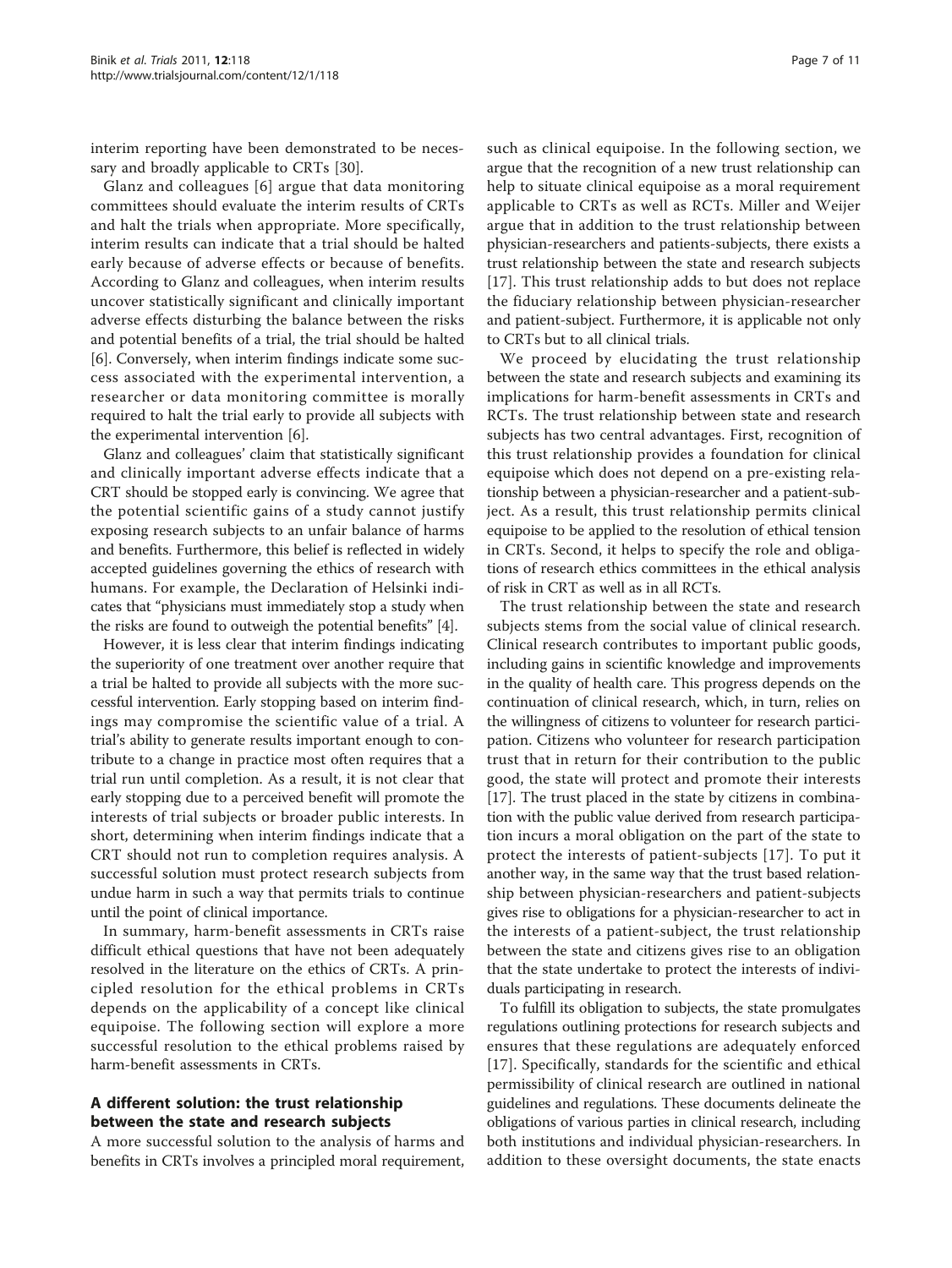regulatory oversight structures, including research ethics committees that are charged with the responsibility of reviewing research proposals to ensure compliance with national standards. Research ethics committees can be understood as fulfilling the state's trust based obligation to protect the liberty and welfare interests of citizens who participate in clinical research [\[17](#page-10-0)]. Research ethics committees fulfill this function, in part, by trying to establish a reasonable balance between the harms and benefits of a trial.

Why recognize an additional trust relationship between the state and research subjects? Decisions about whether or not a trial should proceed are determined during ethics review, which is prior to the existence of any relationship between a physician-researcher and patient-subject [[17\]](#page-10-0). At this stage, potential patient-subjects have not been approached regarding study participation; there exist no current relationships but only potential future relationships between physician-researchers and patientsubjects. Consequently, the interests of particular patient-subjects are not yet in view. Although the interests of particular individuals are not yet in view and there are no already existing relationships between physicianresearchers and patient-subjects, the ethical conduct of clinical research requires that there be safeguards for the interests of prospective patient-subjects.

Recognizing the trust relationship between the state and research subjects provides a mechanism for justifying protections for research subjects prospectively. In this framework, research ethics committees are responsible for protecting the interests of future patient-subjects [[17](#page-10-0)]. This prospective review includes, but is not limited to, scrutinizing a study for scientific validity, evaluating the recruitment and enrollment criteria, and verifying that adequate procedures are in place to secure informed consent [\[17\]](#page-10-0).

In summary, ethics review occurs prior to the existence of any particular relationship between a physicianresearcher and patient-subject and also to CRTs, in which there may be no physician-researcher and patientsubject relationship. Consequently, research ethics committees play a central role in fulfilling the state's obligation to protect the interests of patient-subjects. In short, the trust relationship between the state and research subjects helps to explain the moral obligations of the state as well as researchers to subjects in RCTs and in CRTs.

# Advantages of the trust relationship between state and research subjects

The trust relationship between the state and research subjects has two central advantages. First, it provides a framework that defines the obligations owed to prospective research subjects at the stage of ethics review. As such, it explains the central role of research ethics committees in protecting subjects. Second, and of central Page 8 of 11

importance to our argument, recognizing the trust relationship between the state and research subjects situates clinical equipoise within a framework applicable to CRTs.

To recall, the problem in applying clinical equipoise to CRTs stems from the understanding of clinical equipoise as an obligation of a physician-researcher to a patient-subject by virtue of the fiduciary relationship. CRTs often involve no relationship between physician-researchers and patient-subjects and, consequently, clinical equipoise does not obviously fit into this framework. Recognizing an independent trust-relationship between the state and research subjects situates clinical equipoise within a framework that does not rely on the relationship between a physicianresearcher and patient-subject. As such, it may be relevant to the ethics of harm-benefit assessments in CRTs.

How does clinical equipoise fit into the trust relationship between the state and research subjects? The trust relationship between the state and a group or community of research subjects gives rise to obligations on the part of the state to protect the welfare interests of research subjects. More specifically, patient-subjects have interests in receiving competent medical care. This interest gives rise to a parallel obligation on the part of the state to ensure this protection. To put it another way, as a result of the trust relationship, the state incurs a duty of care towards research subjects. Clinical equipoise emerges as the specification of the duty of care between the state and research subjects. The ethical requirement of clinical equipoise helps to ensure that all research subjects in a trial will receive competent medical care.

To summarize, when understood as the specification of the state's duty of care towards research subjects, clinical equipoise is applicable as a moral requirement for CRTs. Prior to and during these trials, research ethics committees and data monitoring committees help to ensure that clinical equipoise obtains. The implications of the trust relationship between the state and research subjects are important. It helps to resolve ethical questions associated with prospective ethics review in RCTs as well as CRTs, and situates clinical equipoise within a framework applicable to harm-benefit assessments in CRTs. In this framework, research ethics committees and data monitoring committees, in addition to individual physician-researchers, can partially fulfill their ethical obligations towards research subjects by ensuring that clinical equipoise obtains.

# Implications for harm-benefit assessments in CRTs

Interpreting clinical equipoise as a moral requirement relevant to CRTs provides research ethics committees with a principled way of establishing when it is permissible to expose subjects in CRTs to an experimental intervention. As such, it can help provide successful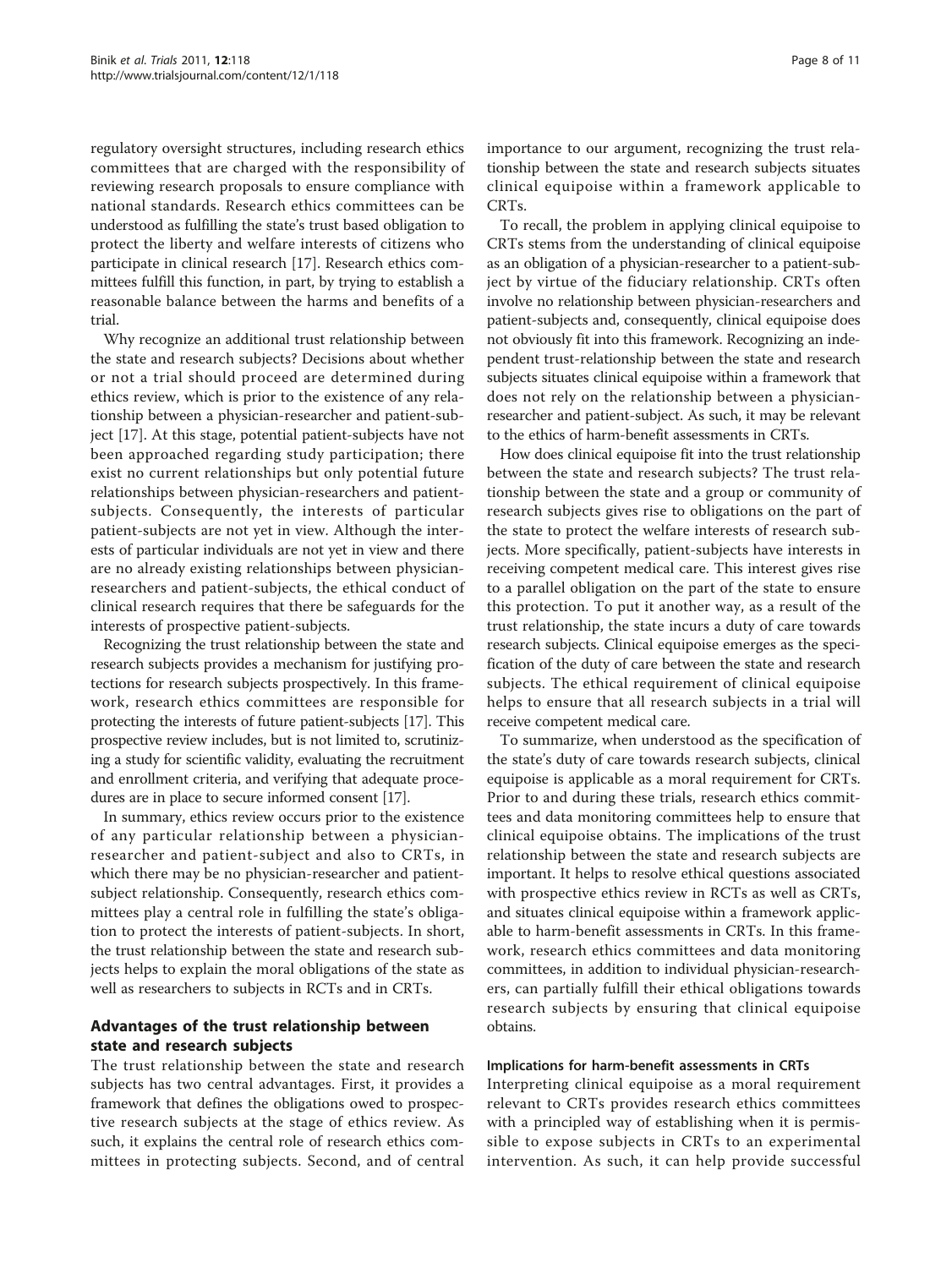resolutions to the ethical problems arising in the CRT literature concerning the treatment of subjects in control groups and the accumulating data during a CRT.

First, clinical equipoise can help to resolve concerns about unduly depriving control group subjects in CRTs of potentially effective experimental interventions. Glanz and colleagues raise concerns about control group subjects undergoing risks of harm or inconvenience without receiving the benefits of the experimental intervention [[6](#page-10-0)]. Clinical equipoise helps to resolve this tension by providing a clear criterion for the ethical treatment of all research subjects. According to clinical equipoise, exposing subjects to experimental interventions is morally permissible if the evidence supporting the proposed interventions is sufficient that, were it widely known, expert clinicians would disagree about the preferred treatment [\[3\]](#page-9-0). The disagreement amongst the relevant community of experts helps to ensure that the effects of the experimental intervention, whether positive or negative, are not known prior to the trial. Without convincing evidence for the beneficial effects of an intervention (which is usually generated at the end of a trial) control group subjects are not being deprived of an intervention known to be effective. In other words, the control group does not receive substandard treatment as long as there is disagreement among the community of expert practitioners about whether the experimental or control intervention is preferable.

Second, Glanz and colleagues argue that when interim analysis shows an improvement in psychosocial or medical outcomes associated with an intervention, "it would then be reasonable to offer the more effective strategy to all communities or participants" [\[6](#page-10-0)]. However, this suggestion interferes with a trial's ability to generate useful results. Clinical equipoise resolves this tension without sacrificing the treatment of research subjects or the scientific utility of a trial. While data accumulating prior to and during the course of a trial may seem to favor one treatment over another, clinical equipoise persists until the results are powerful enough to influence the judgment of the community of experts. This type of evidence is most often generated at the end of a trial. As a result, in spite of accumulating evidence suggesting the superiority of the experimental intervention, researchers are ethically justified in continuing a trial to completion.

# Example CRT

In addition to resolving some of the ethical tensions raised in the literature on CRTs, clinical equipoise provides research ethics committees with formal and procedural guidelines for harm-benefit assessments. Through an analysis of the following example, we will demonstrate how clinical equipoise can help to resolve ethical

tensions and ambiguity in the assessment of harms and benefits in CRTs.

In one example of a CRT, villages in rural Uganda were randomized either to have or not to have access to group interpersonal psychotherapy (IPT) for depression [[31](#page-10-0)]. Within the villages selected for participation, eligible study participants either self-identified or were identified by others as having symptoms of depression and were assessed according to the diagnostic criteria described in the Diagnostic and Statistical Manual of Mental Disorders, Fourth Edition (DSM-IV). Subjects in villages assigned to the intervention arm received weekly ninetyminute sessions of interpersonal psychotherapy for sixteen weeks [[31\]](#page-10-0). Subjects in villages assigned to the control group received no intervention beyond what was already available to them in their villages. The goals of the study were to test the efficacy of group IPT in reducing symptoms of depression in Uganda and assess the feasibility of depression studies in Uganda [[31\]](#page-10-0).

For a CRT to offer a reasonable balance of harms and benefits, it must meet the requirements of clinical equipoise. To determine whether this CRT meets the requirements of clinical equipoise, the trial investigators and research ethics committee, should ask the following questions. Is the evidence supporting the experimental treatment sufficient that, were it widely known, expert practitioners would disagree about the preferred treatment? Are control communities unduly deprived of the experimental treatment?

With respect to this trial, the investigators and research ethics committee should first ask if the evidence supporting the efficacy of group IPT in treating depression in Uganda is sufficient that, were it widely known, expert practitioners would disagree over the efficacy of this intervention? In order for this trial to be ethically permissible, a research ethics committee must find it reasonable to answer yes to this question. The investigators point out that substantial evidence exists, demonstrating the success of psychotherapy in reducing symptoms of depression in developed countries [[31\]](#page-10-0), which provides reason to believe that, if implemented successfully, group IPT could prove beneficial to the population of the host country.

However, the local conditions in sub-Saharan Africa and those in which group IPT was developed differ dramatically and these variations may complicate the successful implementation of the therapeutic strategies required for group IPT [\[31](#page-10-0)]. For example, local communities are often hesitant to communicate directly about sensitive issues. This poses a difficult obstacle for psychotherapy, which relies on discussion therapy [[31\]](#page-10-0). In short, evidence exists suggesting the potential success of group IPT in reducing symptoms of depression; however,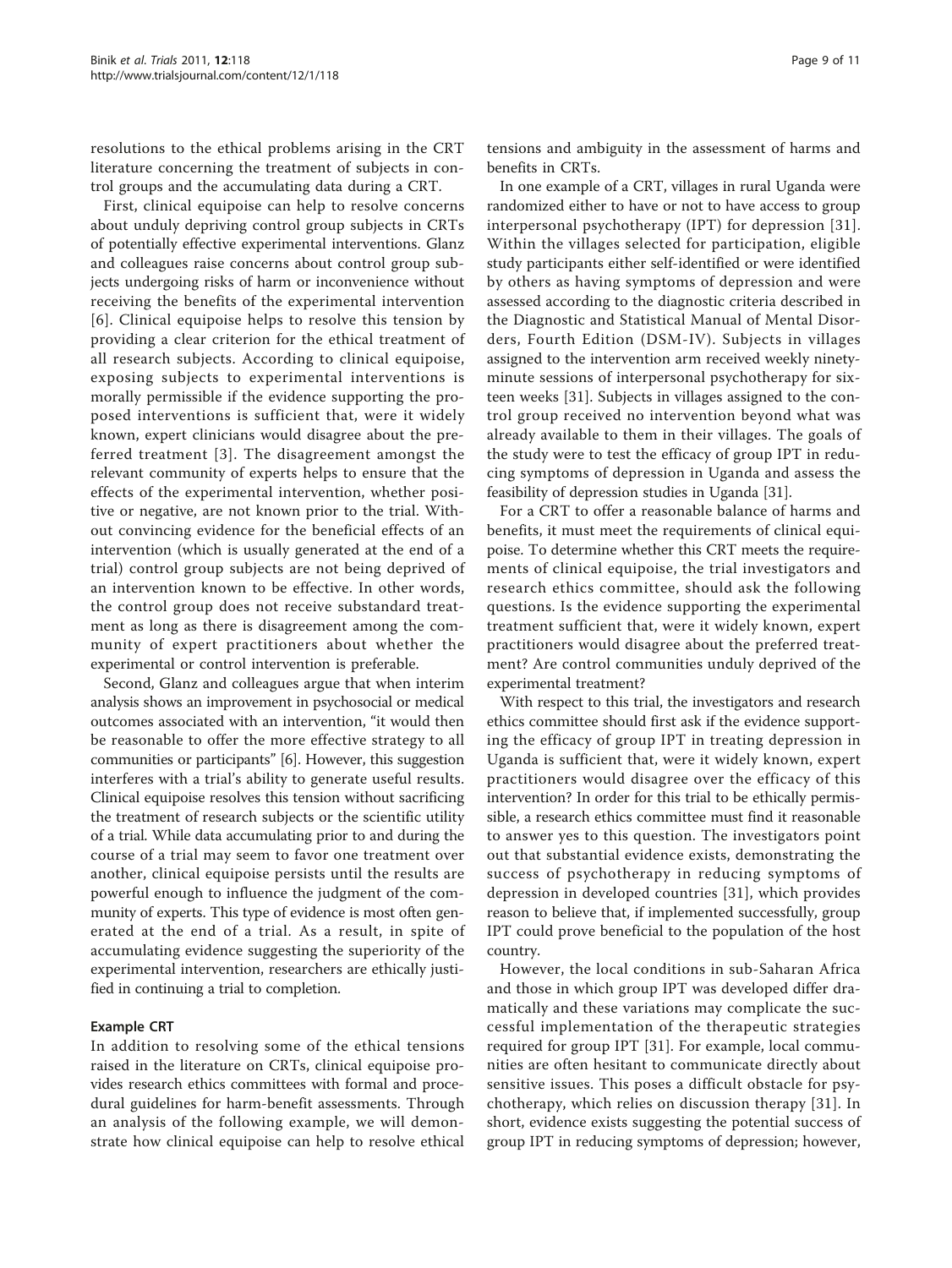<span id="page-9-0"></span>the efficacy and the feasibility of implementing group IPT in sub-Saharan Africa are questionable. To put it another way, experts would likely disagree over the success or feasibility of implementing IPT in sub-Saharan Africa, thereby meeting one moral requirement of clinical equipoise.

The second question investigators and research ethics committees should ask is whether the control communities are being unduly deprived of group IPT in this trial? Undue deprivation of an experimental intervention occurs if a patient-subject's participation in a trial restricts access to therapies which would otherwise be available as part of standard care. At the outset of the trial, the standard of care for treating depression in sub-Saharan Africa did not include psychotherapy. Traditional healers were available to village inhabitants who sought their expertise; however, there was no intervention typically administered for the treatment of depression. Control group subjects were not discouraged from visiting traditional healers or taking any measures available to them to relieve their depression [[31](#page-10-0)]. Instead, the trial sought to measure the success of group IPT in comparison with the usual treatment [[31\]](#page-10-0). Given that subjects were not denied standard treatment available in Uganda and that the efficacy of group IPT remains uncertain in these populations, control subjects were not unduly deprived of the experimental intervention. In other words, it seems reasonable for a research ethics committee to find that this CRT meets the moral requirement of clinical equipoise.

# Conclusion

Harm-benefit assessments raise difficult problems for CRTs. These problems resemble the ethical problems in RCTs that are resolved by clinical equipoise; however, the unique structure of CRTs resists the application of clinical equipoise as the moral principle for harm-benefit assessments. Problems in applying clinical equipoise to CRTs arise from the origins of clinical equipoise as a duty of care emerging from the fiduciary relationship between physician-researchers and patient-subjects. We argue that situating clinical equipoise within a trust relationship between the state and a community of subjects provides a framework in which clinical equipoise can be applied to CRTs. Finally, applying clinical equipoise to the ethical analysis of risk in CRTs can help to resolve the tensions arising in harm-benefit assessments and provide research ethics committees with criteria for the ethical treatment of subjects in control and experimental arms of a trial.

# **Note**

We have created a Wiki webpage to facilitate an open discussion about the ideas expressed in this and other papers published in the series on ethical issues in CRTs. Page 10 of 11

Please enter your thoughts and comments at [http://](http://crtethics.wikispaces.com) [crtethics.wikispaces.com.](http://crtethics.wikispaces.com)

### Acknowledgements

This study has been funded by operating grants from the Canadian Institutes of Health Research. The funding agency had no role in the study design, collection, analysis or interpretation of data, writing of the manuscript or in the decision to submit the manuscript for publication. AB's research is funded by a Frederick Banting and Charles Best Canada Graduate Scholarships Doctoral Award from the Canadian Institutes of Health Research. ADM's research was funded by a Fellowship Award from the Canadian Institutes of Health Research. JMG and CW both hold Canada Research Chairs.

We thank the three reviewers of previous versions of this paper for their helpful comments. We also thank Chad Heilig for his critical revisions of the manuscript.

#### Author details

<sup>1</sup> Rotman Institute of Philosophy, Department of Philosophy, University of Western Ontario, London, ON, N6A 5B8, Canada. <sup>2</sup>Department of Medicine, University of Western Ontario, 339 Windermere Road, London, ON, N6A 5A5, Canada. <sup>3</sup>Department of Epidemiology and Biostatistics, University of Western Ontario, London, ON, N6A 5C1, Canada. <sup>4</sup>Division of Emergency Medicine, University of Calgary, Foothills Medical Centre, 1403 29th Street NW, Calgary, AB, T2N 2T9, Canada. <sup>5</sup>Ottawa Hospital Research Institute Clinical Epidemiology Program, Civic Campus, 1053 Carling Avenue, Ottawa, ON, K1Y 4E9, Canada. <sup>6</sup>Department of Medicine, Faculty of Medicine University of Ottawa, Ottawa, ON, K1H 8L6, Canada. <sup>7</sup>Graduate School of Education and Statistics Department, Wharton School, University of Pennsylvania, 3700 Walnut Street, Philadelphia, PA, 19104, USA. <sup>8</sup>Department of Epidemiology and Community Medicine, University of Ottawa, Ottawa, ON, K1H 8M5, Canada. <sup>9</sup>Robarts Clinical Trials, Robarts Research Institute, London, ON, N6A 5K8, Canada. <sup>10</sup>Institute of Health and Society, Newcastle University, 21 Claremont Place, Newcastle upon Tyne, NE2 4AA, UK. <sup>11</sup>Department of Medicine, University of Ottawa and Ottawa Hospital, Ottawa Hospital Research Institute, 1053 Carling Avenue, Ottawa, ON, K1Y 4E9, Canada. <sup>12</sup>Centre for Health Services Sciences, Sunnybrook Health Sciences Centre, 2075 Bayview Avenue, Toronto, ON, M4N 3M5, Canada.

#### Authors' contributions

AB, CW, ADM, and JMG contributed to the conception and design of the manuscript. AB and CW led the writing of the manuscript. All authors commented on sequential drafts and approved the final version.

#### Competing interests

AB, JCB, ADM, RS, MT, and CW: None declared RB, AD, MPE, JMG, and MZ have all submitted cluster trial protocols to ethics committees and had difficulty explaining to them the differences between cluster randomized trials and individual patient clinical trials.

#### Received: 30 September 2010 Accepted: 11 May 2011 Published: 11 May 2011

#### References

- 1. Weijer C, Grimshaw JM, Taljaard M, Binik A, Boruch R, Brehaut JC, Donner A, Eccles MP, Gallo A, McRae AD, Saginur R, Zwarenstein M: [Ethical](http://www.ncbi.nlm.nih.gov/pubmed/21507237?dopt=Abstract) [issues posed by cluster randomized trials in health research.](http://www.ncbi.nlm.nih.gov/pubmed/21507237?dopt=Abstract) Trials 2011, 12:100.
- 2. Weijer C, Miller PB: [When are research risks reasonable in relation to](http://www.ncbi.nlm.nih.gov/pubmed/15170195?dopt=Abstract) [anticipated benefits?](http://www.ncbi.nlm.nih.gov/pubmed/15170195?dopt=Abstract) Nat Med 2004, 10(6):570-3.
- 3. Freedman B: [Equipoise and the ethics of clinical research.](http://www.ncbi.nlm.nih.gov/pubmed/3600702?dopt=Abstract) N Engl J Med 1987, 317(3):141-5.
- 4. World Medical Association: Declaration of Helsinki: Ethical Principles for Medical Research involving Human Subjects 2008 [\[http://www.wma.net/en/](http://www.wma.net/en/30publications/10policies/b3) [30publications/10policies/b3\]](http://www.wma.net/en/30publications/10policies/b3), [date accessed: April 17, 2011].
- 5. Taljaard M, Weijer C, Grimshaw JM, Belle Brown J, Binik A, Boruch R, Brehaut JC, Chaudhry SH, Eccles MP, McRae A, Zwarenstein M, Donner A: [Ethical and policy issues in cluster randomized trials: rationale and](http://www.ncbi.nlm.nih.gov/pubmed/19638233?dopt=Abstract) [design of a mixed methods research study.](http://www.ncbi.nlm.nih.gov/pubmed/19638233?dopt=Abstract) Trials 2009, 10:61.